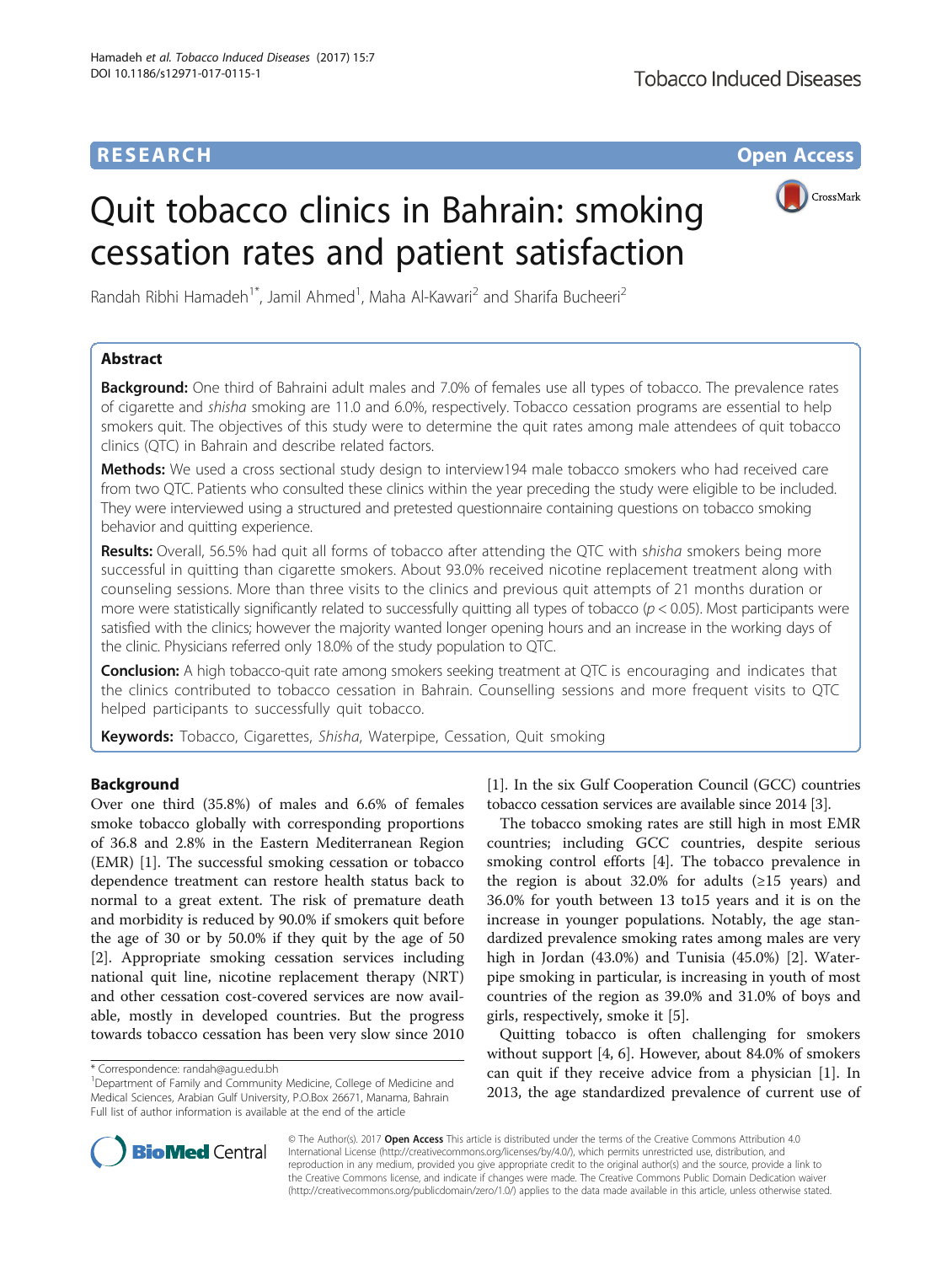any tobacco form was 30.3, 7.1 and 42.7% among adults of sexes combined, males and females, respectively in Bahrain [\[1](#page-6-0)]. Significant proportions of adult male (11.0%) and female Bahraini (6.0%) are current shisha smokers [[7](#page-6-0)]. Lung cancer is the most common cancer in Bahraini males and second in females with annual age standardized incidence rates of 31.1/100,000 and 10.7/100,000, respectively [\[8](#page-6-0)]. It has also been reported that more than 200 deaths are attributable to tobacco related diseases in Bahrain annually [[9\]](#page-6-0).

Dedicated tobacco cessation clinics are necessary to help tobacco users quit. Bahrain ratified the World Health Organization's Framework Convention on Tobacco Control in 2007 and passed an antismoking law in 1994 with a modified one in 2009 [[4\]](#page-6-0). Tobacco advertisement, promotion and sponsorship are banned in the country [[10\]](#page-6-0). QTC were established in three health centers in the Kingdom since 2004 to provide services to residents wishing to quit smoking. The first clinic, Hoora was established in 2004 followed by Hamad Kanoo (2012) and Bank of Bahrain and Kuwait (2014). Although the services including consultation and NRT are given free of cost, the mean consultation cost, incurred by the Ministry of Health (MOH), for advice on smoking cessation is 4.5 Bahraini Dinar (BHD) (12 USD) excluding that of NRT. No efforts were made prior to our study to assess the usefulness of these clinics in smoking cessation. Such studies are essential for health policy makers in their tobacco control efforts; not only in Bahrain but also in other GCC countries. The objectives of the study were to determine the smoking quit rates among males attending the QTC, assess their satisfaction with the treatment services, determine their smoking behavior prior to consultation and describe the sociodemographic determinants of smoking cessation.

## Methods

This cross sectional study was conducted between 10 August and 30 December 2015. A sample of 354 male patients was estimated and stratified based on the proportion probability to size in the two QTC; Hoora (280) and Hamad Kanoo (74) health centers. All males who attended these clinics in 2013 and 2014 were eligible for inclusion (Fig. 1). As females made a negligible proportion of the clinic attendees, they were excluded; so was the QTC at the Bank of Bahrain and Kuwait health center as it was recently established, in 2014.

The data were collected through a questionnaire, in Arabic or English, and both versions were pilot tested on 10.0% of the clinic attendees who were excluded from the study. Patients were selected through simple random sampling method from the clinics' registers. The participants were called by phone and data collectors requested them to visit the clinics for interview after informing

them about the objectives of the study and that participation was voluntary. The questionnaire had no identity verification and strict confidentiality of the participants was ensured. Interviews were performed by the trained QTC auxiliary staff. Consent forms were signed by the study participants before the interviews.

A smoker was considered a quitter if he stopped smoking any tobacco product for at least six months after attending the clinic. Relapse in tobacco smoking was defined as resuming smoking after a complete abstention for at least a month. Descriptive analysis was done to present frequencies of sociodemographic, smoking behavior and quit tobacco related variables. Chi square or t-test was used to draw inferences about categorical and continuous variables, respectively.

#### Results

Data were available for 194 cases from the original sample. Overall, the response rate was 54.8%, with a slightly higher percentage from Hoora Clinic (56.1%) than Hamad Kanoo (50.0%) (Fig. 1). The majority of the study participants were Bahraini (80.6%), and the rest were other Arab and South Asians. Their mean age was 37.2 years with 37.3% having secondary education or higher and almost one third semi-skilled jobs and 30.4% had ever been unemployed (Table [1](#page-2-0)). The average monthly income of the 95 who disclosed it was  $781.1 \pm$ 535 BHD (2071.91 ± 1419.12 USD).

# Sources of information about the QTC and referrals

The participants' main source of information of the QTC was their friends (36.1%) followed by the primary healthcare establishment (25.1%), physician (7.3%) or other (17.8%). The majority (96.9%) of the patients were referred to QTC by their friends, wives and physicians. Further, 25 were referred due to illness, mainly diabetes mellitus (40.0%) and lung diseases (28.0%).

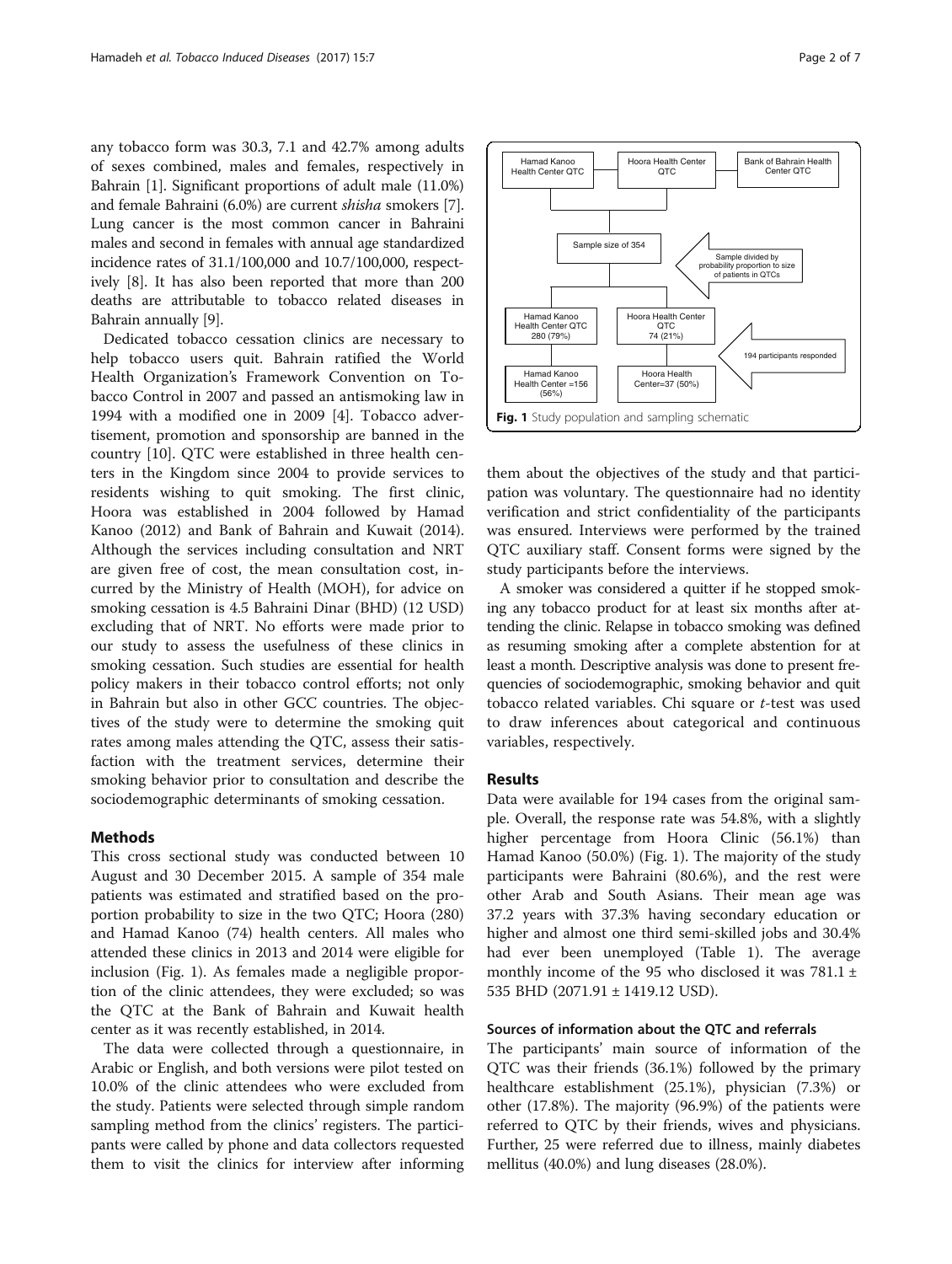| Characteristic                              | Mean           | ±1SD  |
|---------------------------------------------|----------------|-------|
| Age of participant<br>$(n = 191)$           | 37.2           | 13.9  |
| Total years of education<br>$(n = 190)$     | 12.7           | 3.3   |
| Number of children<br>$(n = 132)$           | 3.5            | 1.7   |
| Income (BHD) per month<br>$(n = 95)$        | 781.1          | 535.1 |
| Number of clinic visits                     | 2.7            | 2.0   |
| Previous unemployment (years)<br>$(n = 55)$ | 2.0            | 3.0   |
| Nationality<br>$(n = 175)$                  | n              | %     |
| Bahraini                                    | 141            | 80.6  |
| Other Arab                                  | 21             | 12.0  |
| Others                                      | 13             | 7.4   |
| Educational level<br>$(n = 193)$            |                |       |
| Primary and below                           | 17             | 8.8   |
| Intermediate                                | 22             | 11.4  |
| Secondary                                   | 82             | 42.5  |
| Graduate and above                          | 72             | 37.3  |
| Occupation<br>$(n = 194)$                   |                |       |
| Low professional                            | 20             | 10.3  |
| Skilled                                     | 31             | 16.0  |
| Semi-skilled                                | 56             | 28.9  |
| Unskilled                                   | 8              | 4.1   |
| Unemployed                                  | $\overline{4}$ | 2.0   |
| Retired                                     | 25             | 12.9  |
| Student                                     | 31             | 16.0  |
| Unspecified                                 | 19             | 9.8   |
| Ever unemployed<br>$(n = 194)$              |                |       |
| Yes                                         | 59             | 30.4  |
| No                                          | 135            | 69.6  |

<span id="page-2-0"></span>

| Table 1 Sociodemographic characteristics of the patients |  |  |
|----------------------------------------------------------|--|--|
| attending the QTC                                        |  |  |

# Quit rates and reasons for quitting

On an average, the participants made  $5.2 \pm 11.0$  and  $3.0 \pm$ 2.2 attempts to quit cigarettes ( $n = 185$ ) and *shisha* ( $n = 41$ ) smoking, respectively. Overall, 56.5% quit all forms of smoking during the study period with 37.6% quitting for six months or longer, after seeking the QTC services. The highest quit rate was among cigar smokers (70.0%) followed by shisha (63.8%), cigarette (55.1%) and pipe (16.7%) smokers (Fig. 2).

Health (76.0%) and family (15.7%) were the main reasons, for the participants to quit tobacco smoking.



Family (57.6%) and physicians (33.0%) were the main support for those who quit tobacco smoking. Personal problems (34.2%), habit (27%), friends (11.7%), enjoyment (11.7%) and nervousness (8.1%) were identified as the main reasons for not being able to quit more than one form of tobacco.

### Relapse and withdrawal

Sixty-three participants (35.4%) experienced relapse and started smoking again after successfully quitting. Personal problems (55.0%), friends (15.0%), loneliness (11.3%) and withdrawal symptoms (9.4%) were the reasons for the failure to sustain successful quit attempts. Headache (40.3%) and nervousness (42.9%) were the commonest withdrawal symptoms experienced by the quit attempters.

# **NRT**

One hundred eighty-one participants received NRT, mostly nicotine chewing gums and patches combined (79%), with only 3.6% given either Bupropion or Champix. One person used traditional herbal treatment to quit tobacco. Only 11.7% purchased NRT from a private pharmacy while the remaining received it for free from the QTC. For those who purchased NRT out of pocket, the cost was unaffordable to 7.2%. When asked if they had to buy NRT, if not provided by the clinic, 51.5% said that they would buy it.

## Participants' smoking behavior prior to consultation

There were 188 cigarette smokers (96.9%) and 6 did not smoke cigarettes at all. 74.5% of the cigarette smokers smoked cigarettes only and the rest smoked it in addition other tobacco products. Forty-seven smoked shisha (23.2%), of whom 5 (10.5%) smoked shisha only and 37 (79.0%) smoked it along with cigarettes and 5 (10.5%) along with cigarettes and other types. Only one smoker smoked other tobacco products only (cigar) while the rest (cigar and pipe smokers) smoked cigarettes or shisha along with that product. The age of starting any type of tobacco smoking was  $16.4 \pm 7.8$  years.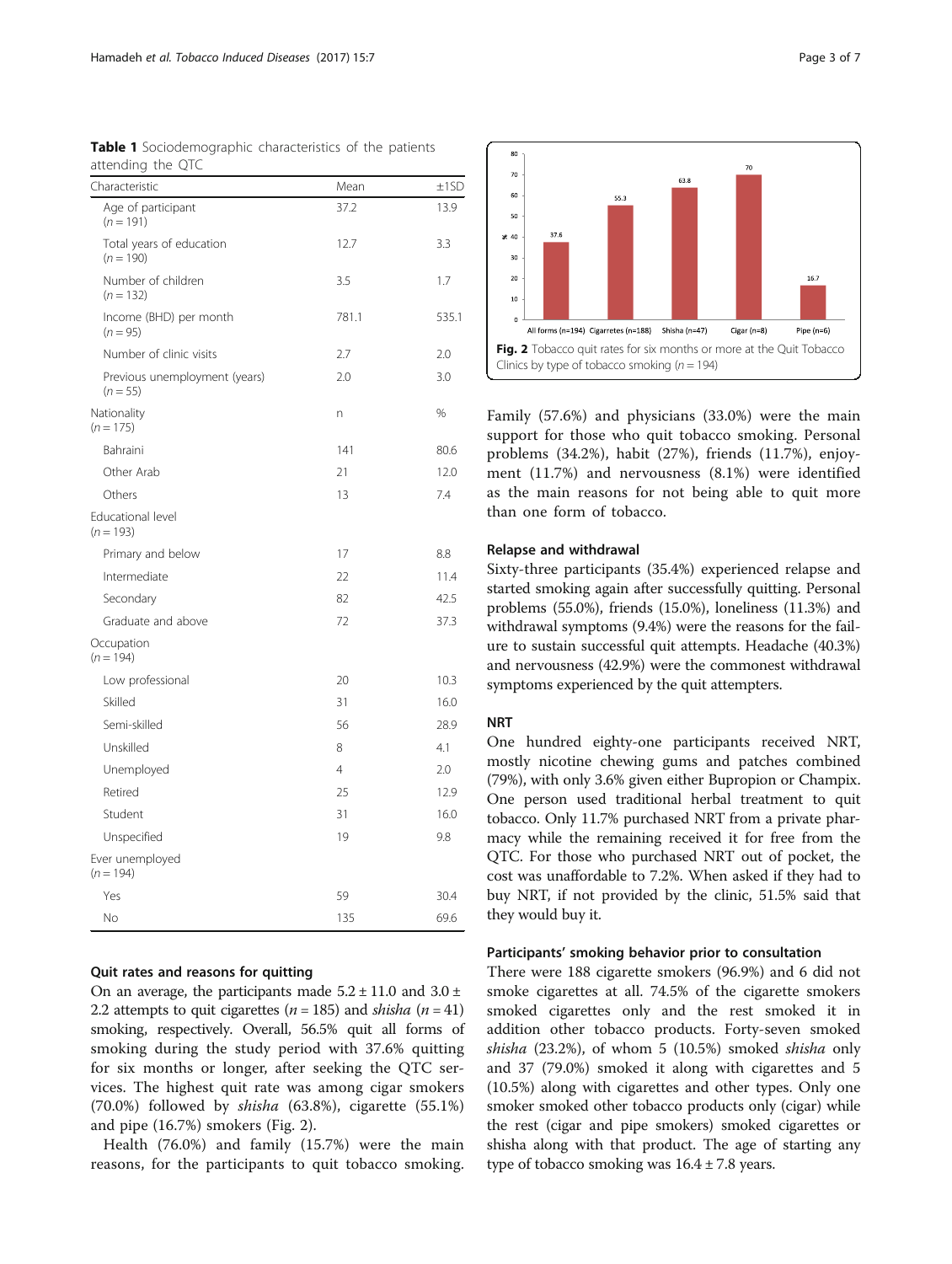# Cigarette and shisha smokers

Participants in our study started smoking cigarettes at an average age of  $15.9 \pm 4.4$  years, smoked  $27 \pm 16.9$  cigarettes per day, for  $19.8 \pm 12.8$  years and spent  $1.2 \pm 0.7$ BHD  $(3.2 \pm 1.9 \text{ USD})$  daily on cigarettes. However, the mean age of starting to smoke, duration of smoking and cost were statistically significantly different when comparing cigarette and *shisha* smokers ( $p \le 0.001$ ). The most common reason to start smoking cigarettes was friends (46.8%) or experimentation (29.3%) with LM (33.0%) and Marlboro (32.0%), the commonest brands smoked. Similarly friends (61.0%) and experimentation (13%) were the main reason to start shisha smoking. Fakher and Nakhla tobacco brands were smoked by 55% and 45%, respectively with grape (50.0%), apple (29.5%) and pomegranate (13.6%) the most smoked shisha flavors. Cigarette smokers had stronger craving reflecting very high tobacco dependence than the shisha smokers  $(p < 0.001)$  (Table 2).

Mean age, total years of education, income and number of children were not statistically significantly different among those who had quit all forms of tobacco

Table 2 Comparison of cigarette and shisha smoking behavior

|                                                         | Cigarettes<br>$(n = 188)$<br>Mean $\pm$ 1SD | Shisha<br>$(n = 47)$<br>Mean $\pm$ 1SD |  |  |
|---------------------------------------------------------|---------------------------------------------|----------------------------------------|--|--|
| Age started smoking in years<br>$(n = 185)$             | $15.9 \pm 4.4$                              | $19.7 \pm 7.4$                         |  |  |
| Number smoked<br>$(n = 188)^{*}$                        | $27 \pm 16.9$ (day)                         | $3.4 \pm 4.5$ (week)                   |  |  |
| Duration of smoking in years<br>$(n = 177)^{*}$         | $19.8 \pm 12.8$                             | $8.2 \pm 6.1$                          |  |  |
| Smoking cost (BHD)<br>$(n = 187)^{*}$                   | $1.2 \pm 0.7$ (day)                         | $3.1 \pm 3.3$ (weekly)                 |  |  |
|                                                         | n(%)                                        | n(%)                                   |  |  |
| Time of first cigarette/shisha smoked on a typical day* |                                             |                                        |  |  |
| Within 30 min of waking up                              | 145 (77.6)                                  | 1(2.1)                                 |  |  |
| > 30 min of waking up                                   | 42 (22.4)                                   | 46 (97.9)                              |  |  |
| Smoking in morning more than rest of the day*           |                                             |                                        |  |  |
| Yes                                                     | 65 (34.9)                                   | 1(2.1)                                 |  |  |
| <b>No</b>                                               | 121(65.1)                                   | 46 (97.9)                              |  |  |
| Cigarette/shisha most hate to give up*                  |                                             |                                        |  |  |
| First in the morning                                    | 73 (38.6)                                   | 0(0.0)                                 |  |  |
| Any other                                               | 116(61.4)                                   | 42 (100)                               |  |  |
| Smoked cigarettes during illness*                       |                                             |                                        |  |  |
| No                                                      | 94 (50.8)                                   | 43 (91.5)                              |  |  |
| Yes                                                     | 91 (49.2)                                   | 4(8.5)                                 |  |  |
| Difficulty avoiding smoking in prohibited areas*        |                                             |                                        |  |  |
| No.                                                     | 116(61.4)                                   | 45 (95.7)                              |  |  |
| Yes                                                     | 73 (38.6)                                   | 2(4.3)                                 |  |  |

compared to those who did not. Similarly, the mean age at starting cigarette smoking, number of cigarettes smoked per day, cigarette smoking quit attempts, duration and cost of cigarettes per week, total years of shisha smoking, number of shisha smoked per week, shisha quit attempts and cost of shisha were not statistically significant among the two groups.

We found that those who quit all forms of tobacco were more likely to have been unemployed, smoked cigarettes even when they were sick, were unable to quit other forms of tobacco, would have wanted to seek treatment if they had to pay and were completely satisfied with the QTC ( $p < 0.05$ ) (Table 3). The mean QTC visit frequency, counseling sessions, maximum abstinence from tobacco (months), quitting duration (months) and number of quit attempts were higher among those who had quit all forms of tobacco ( $p \le 0.05$ ). Lastly, 68.5% were satisfied with the clinics and 82.5% were completely satisfied with staff behavior and 73.2% with counseling sessions (Table [4\)](#page-4-0).

# **Discussion**

The tobacco-quit rate of all forms of tobacco (56.5%) by QTC attendees is encouraging, indicating that the clinics contribute to the tobacco control efforts in the country and may decrease the health burden of tobacco smoking.

|  | <b>Table 3</b> Quitting all forms of tobacco by selected variables |
|--|--------------------------------------------------------------------|
|--|--------------------------------------------------------------------|

|                               |                      | tobacco                                                                                                                                                                                                  |           |
|-------------------------------|----------------------|----------------------------------------------------------------------------------------------------------------------------------------------------------------------------------------------------------|-----------|
|                               |                      | All forms                                                                                                                                                                                                | Not all   |
|                               |                      | Ouit all forms of<br>n(%)<br>27 (45.8)<br>83 (61.5)<br>60 (63.8)<br>45 (49.5)<br>8(61.5)<br>2(33.3)<br>6(20.0)<br>(0.0)<br>1(7.7)<br>15(39.5)<br>4(44.4)<br>64 (64.0)<br>46 (48.9)<br>3(60.0)<br>1(25.0) | n(%)      |
| Ever unemployed*              | Yes                  |                                                                                                                                                                                                          | 32 (54.2) |
|                               | <b>No</b>            |                                                                                                                                                                                                          | 52 (38.5) |
| Smoke cigarettes while ill*   | Yes                  |                                                                                                                                                                                                          | 34 (36.2) |
|                               | <b>No</b>            |                                                                                                                                                                                                          | 46 (50.5) |
| Reason not able to quit       | Friends              |                                                                                                                                                                                                          | 5(38.5)   |
| other product (s)*            | Alone                |                                                                                                                                                                                                          | 4(66.7)   |
|                               | Habituation          |                                                                                                                                                                                                          | 24 (80.0) |
|                               | Headache and tired   |                                                                                                                                                                                                          | 2(100.0)  |
|                               | Enjoy smoking        |                                                                                                                                                                                                          | 12 (92.3) |
|                               | Personal Problems    |                                                                                                                                                                                                          | 23 (60.5) |
|                               | Nervousness          |                                                                                                                                                                                                          | 5(56.6)   |
| Had received treatment if     | Yes                  |                                                                                                                                                                                                          | 36 (36.0) |
| had to pay*                   | <b>No</b>            |                                                                                                                                                                                                          | 48 (51.1) |
| Overall satisfaction with the | Not satisfied        |                                                                                                                                                                                                          | 2(40.0)   |
| clinics*                      | Slightly satisfied   |                                                                                                                                                                                                          | 3(75.0)   |
|                               | Satisfied            | 11(39.3)                                                                                                                                                                                                 | 17 (60.7) |
|                               | Very satisfied       | 10(41.7)                                                                                                                                                                                                 | 14 (58.3) |
|                               | Completely satisfied | 85 (63.9)                                                                                                                                                                                                | 48 (36.1  |

 $*P < 0.05$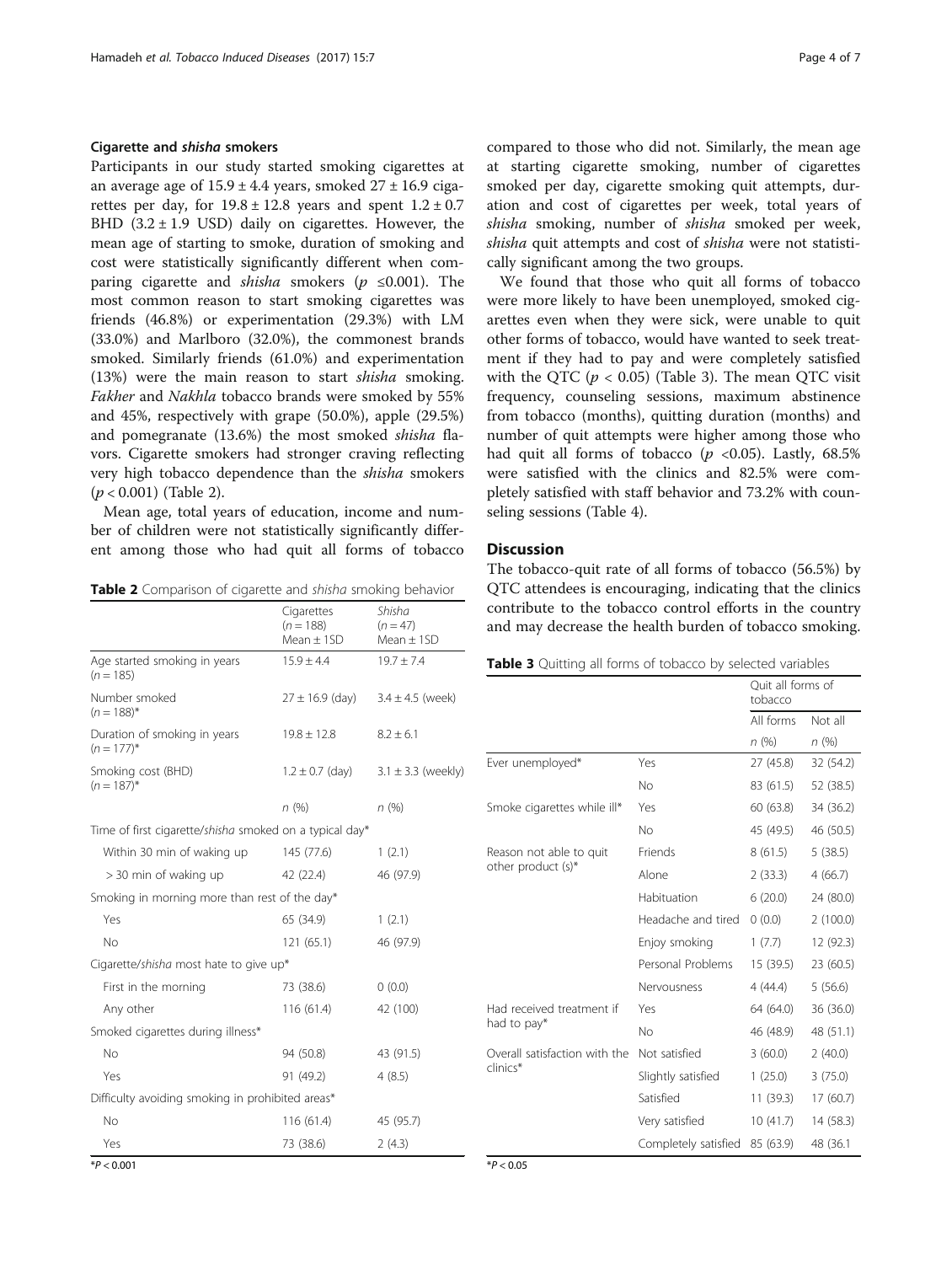<span id="page-4-0"></span>

| Table 4 Comparison of quitting all types of tobacco versus not quitting |  |  |  |
|-------------------------------------------------------------------------|--|--|--|
|                                                                         |  |  |  |

|                                             | Quit tobacco | $\mathbb N$ | Mean | SD   | Mean difference | 95% CI     |         | $P$ value |
|---------------------------------------------|--------------|-------------|------|------|-----------------|------------|---------|-----------|
|                                             |              |             |      |      |                 | Lower      | Upper   |           |
| Nicotine gum duration (days)                | Yes          | 34          | 44.2 | 67.8 | 17.6            | $-26.40$   | 61.72   | 0.423     |
|                                             | No           | 11          | 26.6 | 43.4 |                 | $-18.26$   | 53.58   |           |
| Nicotine patch duration (days)              | Yes          | 29          | 30.4 | 27.7 | 4.3             | $-17.52$   | 26.28   | 0.688     |
|                                             | No           | 13          | 26.0 | 41.5 |                 | $-22.24$   | 30.99   |           |
| Champix treatment duration (days)           | Yes          | 110         | 97.2 | 13.3 | 2.5             | $-2.14$    | 7.25    | 0.284     |
|                                             | <b>No</b>    | 84          | 94.6 | 19.8 |                 | $-2.40$    | 7.51    |           |
| Traditional herbal medicine duration (days) | Yes          | 110         | 99.0 | 0.0  | 2.3             | $-0.50$    | 5.21    | 0.105     |
|                                             | <b>No</b>    | 84          | 96.6 | 15.2 |                 | $-0.94$    | 5.65    |           |
| Clinic visit frequency                      | Yes          | 81          | 3.3  | 2.2  | 1               | 0.35       | 1.82    | 0.004     |
|                                             | No           | 56          | 2.2  | 2.1  |                 | 0.35       | 1.82    |           |
| Counseling/advice sessions                  | Yes          | 104         | 3.3  | 2.1  | 1.4             | 0.89       | 1.98    | < 0.001   |
|                                             | No           | 79          | 1.9  | 1.5  |                 | 0.91       | 1.96    |           |
| Maximum abstinence from tobacco (months)    | Yes          | 105         | 18.2 | 30.4 | 9.3             | $-1.6$     | 20.28   | 0.095     |
|                                             | No           | 37          | 8.8  | 24.4 |                 | $-0.63$    | 19.26   |           |
| Quitting duration (months)                  | Yes          | 77          | 21.5 | 25.6 | $-17.1$         | $-33.36$   | $-0.93$ | 0.038     |
|                                             | <b>No</b>    | 18          | 38.4 | 48.6 |                 | $-1257.41$ | 228.63  |           |
| Number of quit attempts                     | Yes          | 106         | 6.2  | 13.8 | 2.9             | $-0.11$    | 6.09    | 0.059     |
|                                             | No           | 78          | 3.2  | 2.2  |                 | 0.29       | 5.68    |           |

It is also worth noting that almost two thirds of the attendees had no relapse after quitting.

Study participants smoked for a longer (19.8+ 12.8 years) time than that of *shisha* smokers  $(8.2 \pm 6.1 \text{ years})$ , which might also have contributed to the higher quit rates among the latter group. However, the fact that there were no statistically significant differences between those who completely quit all types of tobacco, cigarettes and shisha versus those who did not by smoking duration, frequency and quit attempts indicates that other factors might play a role in smoking cessation. The higher quit rates among shisha (63.8%) compared to cigarette smokers (55.1%) might suggest that quitting is easier among the former group. Studies on shisha intervention are scarce; however a recent review reported that interventions might help waterpipe smokers successfully quit smoking [\[11\]](#page-6-0). A study on waterpipe smokers in coffee shops in Bahrain reported that 82.0% expressed their ability to quit anytime, but only 40.0% wished to do so [[12](#page-6-0)].

Cigarette smoking was the commonest form of tobacco smoked (96.9%). The majority smoked cigarettes alone (72.2%) without smoking other types of tobacco. The lower prevalence of shisha smokers attending the QTC can be partly attributed to the fact that shisha smoking may not be considered as addictive and harmful as cigarettes by the Bahraini community [\[13\]](#page-6-0); which warrants further efforts in educating the public about its harmful effects. Age started cigarette smoking (15.9 ±

4.3 years) was lower than that of *shisha* (19.7  $\pm$  7.4 years). It was also slightly lower than that of cigarette smoking among the general male population  $(18.4 \pm 5.2)$ . Further, the average number of cigarettes smoked daily  $(27 + 16.9)$ was higher than that of the general adult population  $(19.35 \pm 12.5)$  [\[14\]](#page-6-0). Unfortunately, there are no comparative data for *shisha* smoking with the general population.

The majority of the smokers knew about the QTC from their friends. This finding emphasizes the role of friends and peers not only in smoking uptake but also in smoking cessation. Further, the fact that wives asked their husbands to attend the clinic implies that they were worried about the health of their spouses and other members of the family being exposed to second hand smoke. It is disappointing that only 7.3% knew about the clinics from their physicians. This is not surprising as physicians in in the region have low perception of their role in helping smokers quit [[15](#page-6-0), [16](#page-6-0)].

Only 55.0% of the participants reported that their physicians asked them about smoking habits. Desire for quitting was related to physician's advice, family's attitude to shisha smoking, not considering own self being addicted and being a non-Bahraini [[12](#page-6-0)]. This finding supports the important role of physicians in smoking cessation in Bahrain. It has been recommended in the smoking cessation guidelines for health professionals that they should advise smokers among their patients to quit and refer them to smoking cessation services if needed [\[17\]](#page-6-0). Although 33.0%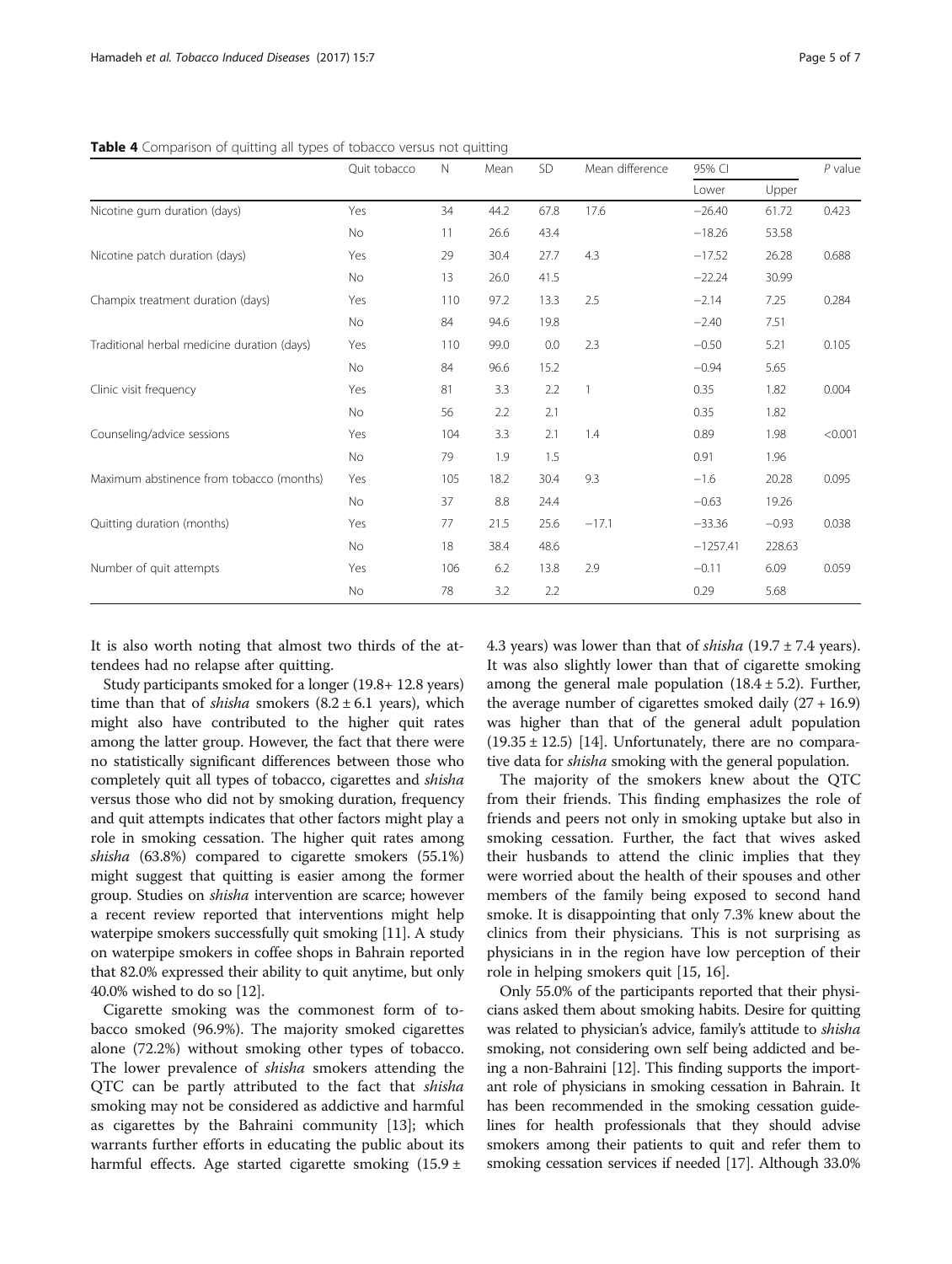of the participants reported that they received support from their physicians in quitting, it is disappointing that only 7.3% knew about the QTC from their physicians, in our study, although their advice on quitting tobacco smoking increases quit rates [\[18\]](#page-6-0). In Jordan, 19.9% had received advice from their physicians to stop smoking and only 2.4% had utilized the quitting cessation services [\[19\]](#page-6-0).

The fact that 93.3% required NRT implies that the clinic attendees were those who could not successfully quit tobacco smoking through counseling alone, because of tobacco dependence. This also underscores the scale of economic burden on controlling tobacco smoking by the MOH in Bahrain and calls upon more efforts to be focused towards prevention of initiation of tobacco smoking.

Our study showed that clients who were able to quit all forms of tobacco had made one additional visit to the QTC ( $p = 0.004$ ) and 1.4 more counseling sessions ( $p =$ <0.0001) than those who did not quit. We also found that quitters had abstained from smoking for 9.3 months more than the non-quitters ( $p = 0.038$ ). The lower satisfaction rates related to clinic days and opening hours warrants attention. But the higher satisfaction rates with the staff and the counseling is rewarding.

Among the unemployed, there was a statistically significant ( $p < 0.05$ ) relationship of successful quitting for those having less number of years of unemployment compared to their counterparts who had been unemployed for longer periods. This is probably due to the fact that the latter could be more stressed and could resort to tobacco dependence as a relief.

Over three quarters of the cigarette smokers smoked their first cigarette within the first half hour after waking up, which reflects that they were addicted to cigarette smoking. We found that cigarette smokers had a very high tobacco dependence that they would even smoke during illness  $(p < 0.05)$  and that most of them would not give up a morning cigarette which, along with the fact that they smoked an average of 27 cigarettes per day for the past 20 years. However their desire to quit tobacco was reflected by the fact that successful quitters reported that they could buy NRT even if they had to pay for it ( $p = 0.05$ ). We did not find any significant difference in the successfully quitting with respect to the type and method of NRT used; however, as most quitters used a combination of a nicotine patch and gum we assume that it was the best method in Bahrain to practice and was found to be highly acceptable and convenient by the quitters.

# Strengths and limitations

The strength of our study was that it was the first of its kind in assessing a national tobacco intervention from a GCC country. Having QTC management as part of the study team would hopefully improve the quality of QTC services and healthcare policy makers in Bahrain would consider empowering these clinics and increasing their geographical distribution. The main study limitation was the low response rate. Several patients who attended the clinics early 2013 had changed their contact numbers and could not be traced. Others were reluctant to be interviewed. Since our sample was drawn from the patients who came to the health centers for tobacco cessation treatment, the quit rates may not reflect those of the general male population in Bahrain.

## **Conclusions**

The fact that more than half of the QTC attendees were able to quit tobacco emphasize the importance of these clinics in tobacco control in Bahrain. Better dissemination of information about the clinics by the healthcare providers is of paramount importance. Public awareness of the QTC clinics through educational establishments, schools, colleges, universities and media is of importance. The MOH may consider increasing QTC accessibility by increasing working hours and open days for the existing QTC.

#### Abbreviations

BHD: Bahraini Dinar; EMR: Eastern Mediterranean Region; GCC: Gulf Cooperation Council; MOH: Ministry of Health; NCDs: Non-communicable diseases; NRT: Nicotine replacement therapy; PHC: Primary healthcare; QTC: Quit tobacco clinics

#### Acknowledgements

We are thankful to the QTC team for their support in the study.

#### Funding

The study was funded by World Health Organization/The Eastern Mediterranean Regional Office Special Grant for Research in Priority Areas of Public Health 2014–2015 (RPPH 14–39).

#### Authors' contributions

RRH designed the study, contributed in the manuscript, JA analyzed and prepared the manuscript, MK and SB contributed to the data collection and management. All authors read and approved the final manuscript.

#### Competing interests

The authors declare that they have no competing interests.

#### Consent for publication

Not applicable.

#### Ethics approval and consent to participate

Ethical approval for the study was obtained from the Research and Ethics Committee at the College of Medicine and Medical Sciences, Arabian Gulf University and from the Research and Technical Support Team, MOH, Bahrain.

#### Data set

The dataset during and/or analyzed during the current study is available from the corresponding author on reasonable request.

#### Author details

<sup>1</sup>Department of Family and Community Medicine, College of Medicine and Medical Sciences, Arabian Gulf University, P.O.Box 26671, Manama, Bahrain. <sup>2</sup>Quit Tobacco Clinics, Ministry of Health, P.O.Box: 11464, Manama, Kingdom of Bahrain.